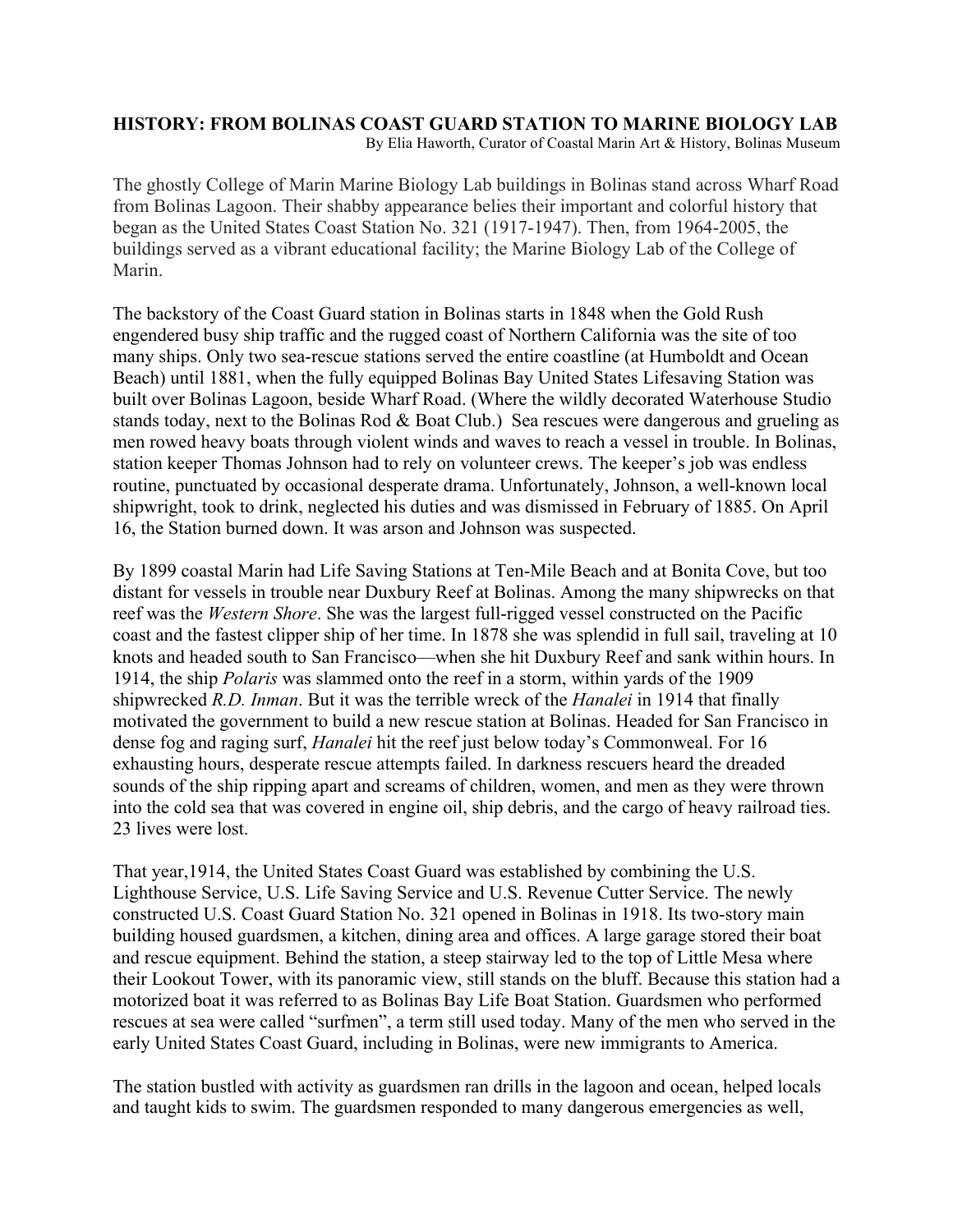including in 1927, when they struggled in a roiling sea near the rocks below Point Reyes Lighthouse, to attach a line between a tugboat and the floundering ship *Yosemite* that was filled with 827 tons of dynamite. In December 1941, the Japanese bombed Pearl Harbor and the US was at war. Fear of attack on the West Coast and convoys of military trucks, equipment and soldiers poured into coastal Marin and the Coast Guard Station became a hub of activity. But after WWII, in 1947, new technology and silt build-up in Bolinas Lagoon were among the factors that led to deactivating Coast Guard Station No.321.

College of Marin purchased the buildings in the late 1950s, including the dock and Waterhouse studio, intending an educational facility. In 1963, marine biology teacher Al Molina presented a plan to the college's enthusiastic board of directors to convert the buildings into a learning and research center, with the former garage as a laboratory. Molina and fellow teacher Gordon Chan found grants to generously equip the new Marine Biology Lab that opened in 1964. Sited at the edge of one of the richest marine ecosystems in the world, study at the lab featured hands-on field experience in diverse habitats. It was an era of alert public activism to protect and understand the environment and students recognized the visionary leadership of professors Gordon Chan, Al Molina and later, Joe Mueller, along with others. Many of their students went on to become ecology activists, teachers, authors, researchers, professors and scientists, including at California Academy of Science and University of California.

For 42 years, the Marine Biology Lab in Bolinas was a robust learning center. Al Molina shared his knowledge and undiminished enthusiasm with thousands of students during his 37 year teaching career. Today, two engraved stones lie by the steps of the marine lab, honoring this important teacher. In the 1960s, Gordon Chan, who grew up in Marin, led his students in an intense study of Duxbury Reef. The result was irrefutable scientific evidence that the unique reef and its dense population of marine life needed protection. His work led to establishing Duxbury Reef State Marine Reserve in 1971. Now, the reef is part of the Greater Farallones National Marine Sanctuary. A plaque at the entrance to the reef honors Gordon Chan. Joe Mueller, a student of Molina's, has been the leading College of Marin marine biology professor for 30 years, sharing his broad knowledge of many scientific disciplines. Mueller and his students used the lab from 1995 until 2005. He also facilitated its use for the Bolinas-Stinson Summer Camp children, providing them with indelible experiences of science and natural history. Today Mueller continues to teach at College of Marin and is an important adviser on local ecology, including the health of Bolinas Lagoon.

College of Marin closed the Marine Biology Lab in 2005, due to concerns for structural problems, contaminated building materials, and potential earthquake danger. The neglected buildings became a visual blight at a time when many of the town's storied buildings have been restored or renovated—preserving the town's historic architectural face. Highly-qualified Bolinas residents presented the college with viable proposals to purchase the property for community use, but were declined. Finally, after continued public pressure, in the autumn of 2017, a meeting was held at the Bolinas Firehouse, led by the college's president David Wain Coon and county supervisor Dennis Rodoni. Community members, former and current college students and representatives from Bay Area education and scientific communities discussed the future of the buildings. Strong arguments for revitalizing the lab included concern that the college has cut back its once-exceptional marine biology program and life sciences, in this time of environmental crises and urgent need for a science educated populace. Joe Mueller also